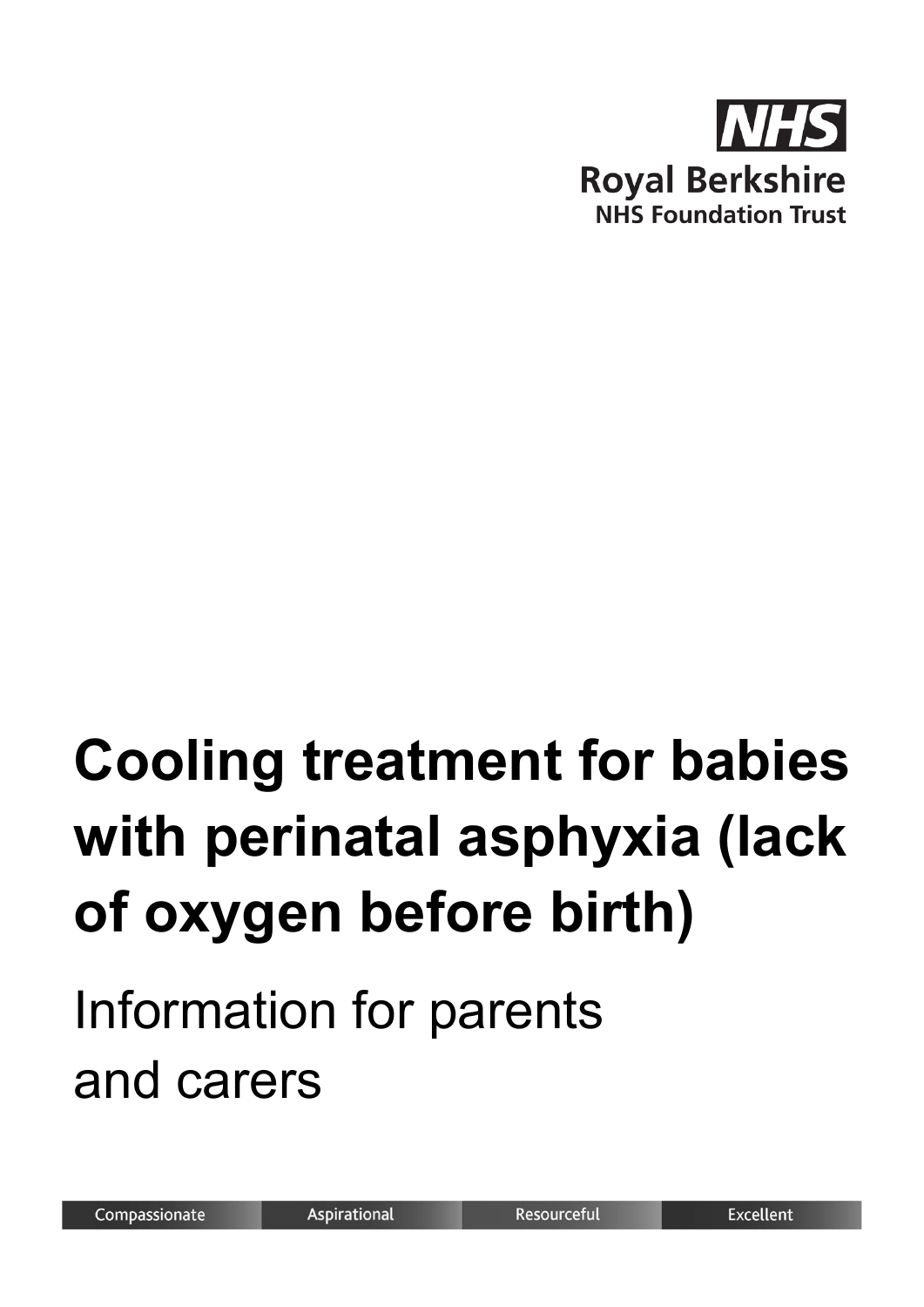**Your baby has been very unwell. Your doctor will already have spoken to you about what has happened to your baby and discussed the treatment needed. You have been given this leaflet because your baby has been born with perinatal asphyxia and is being given cooling treatment. This information aims to help you to understand more about what this means.**

# **What is perinatal asphyxia?**

Perinatal asphyxia is a lack of oxygen before birth. We do not always know what causes perinatal asphyxia but we do know that lack of oxygen to the baby's brain can lead to brain injury. The extent of injury can be difficult to predict and may range from no long-term effects to severe long-term effects and disability. Some babies unfortunately do not survive the initial lack of oxygen. Your doctors will have talked to you about the severity of your baby's condition. They may have categorised the perinatal asphyxia into one of three categories – 'mild, moderate, or severe'. Following much research over recent years, it has been shown that cooling can limit the amount of brain injury following perinatal asphyxia. Neonatal Intensive care and cooling therapy (also called 'therapeutic hypothermia') is the current best treatment for perinatal asphyxia.

# **What is cooling?**

Cooling means that a baby is cooled from the normal body temperature of 37°C (98.6°F) down to a temperature of 33.5°C (92.3°F). The baby is kept cool for about three days (72 hours). Cooling is started as early as possible after birth and after 72 hours of cooling the baby's temperature is slowly returned to normal.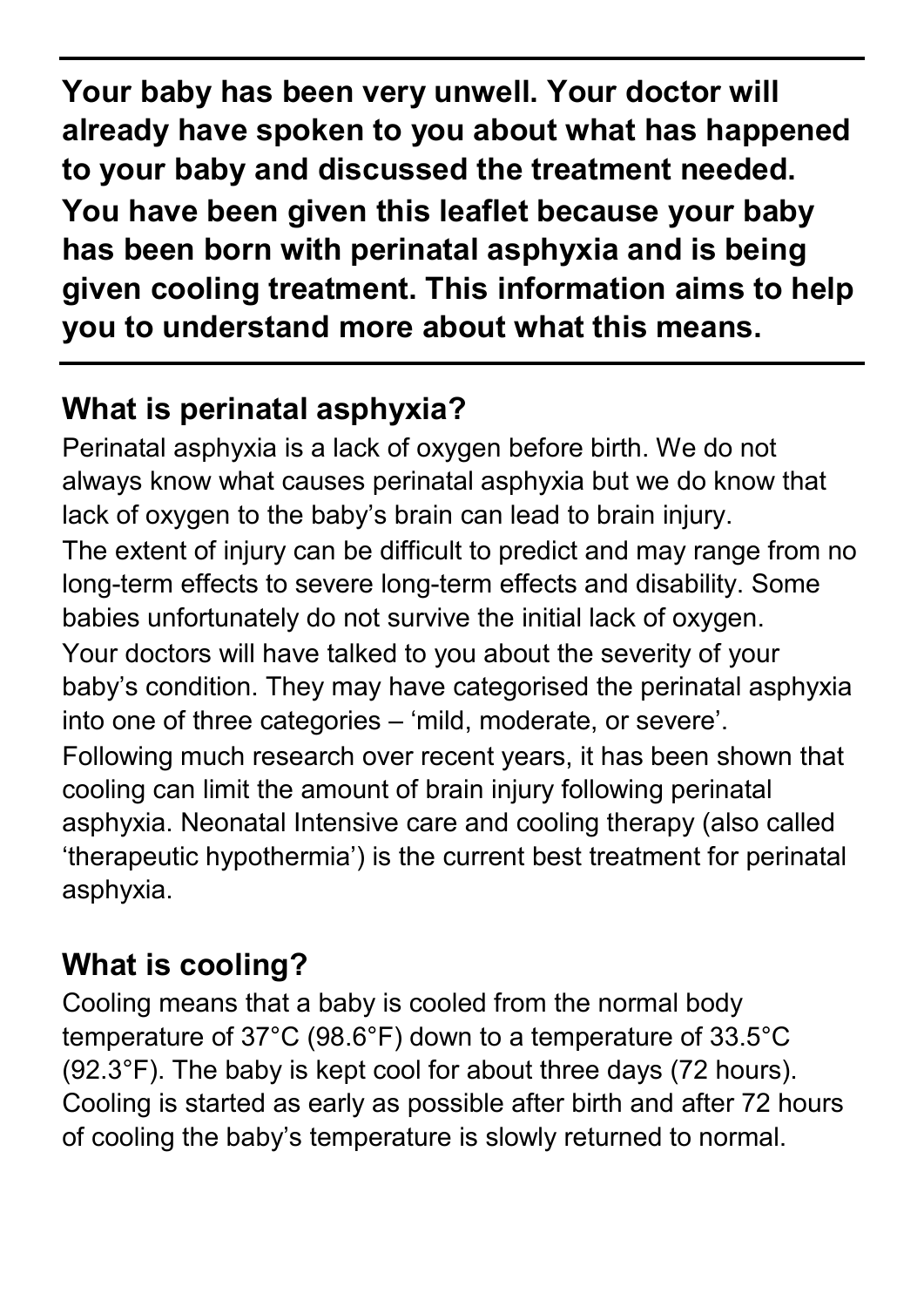# **How might cooling help?**

There have been several large studies that have looked at the effect of cooling after brain injury. These include studies in animals, studies in adults and studies in babies born with perinatal asphyxia. The recent reported studies of newborn babies with perinatal asphyxia have shown that cooling significantly reduces the risk of later disability to those babies born with moderate perinatal asphyxia.

#### **How will my baby be treated with cooling?**

Your baby will receive standard intensive care and, in addition, your baby will be cooled. This means that your baby will be nursed in a special cooling wrap that cools the whole body to the desired temperature. The wrap is filled with fluid that can be cooled or warmed. You will still be able to touch your baby just as you would if they were not in a cooling wrap. Your baby's temperature will be measured closely to make sure that this stays at around 33.5°C (92.3°F). It is important to know exactly what your baby's temperature is during cooling and re-warming and we usually do this by measuring the temperature from a small probe placed in the baby's bottom (which measures rectal temperature).

# **Who can offer cooling treatment?**

Cooling is a specialist treatment which means it should be done at a regional neonatal intensive care unit (NICU). Cooling treatment has to be started promptly so will be commenced as soon as possible at the Royal Berkshire Hospital. We will arrange for your baby to be safely transported to a regional NICU (normally Oxford) to continue treatment. Your baby's doctors will talk to you further about transferring your baby and to which hospital they will be going.

# **What are the possible side effects of cooling?**

From studies that have been performed in animals or adults and from the existing studies of newborn babies, we know that cooling may lead to problems with blood pressure control, abnormal heart